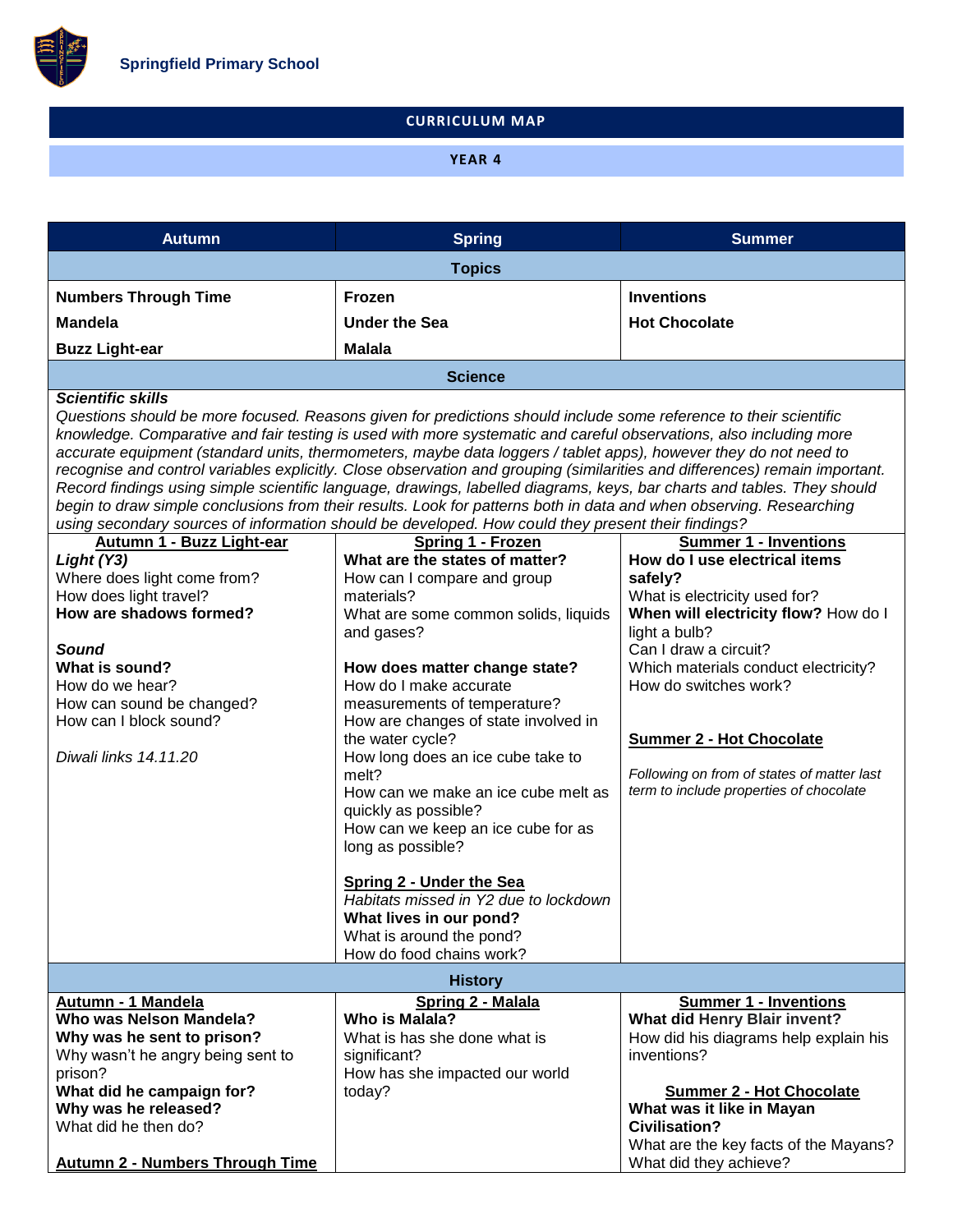

| How important have numbers been<br>over time?<br>What can evidence suggest about how<br>and why prehistoric people counted?<br>How did ancient civilisations use<br>numbers?<br>How did people in the past count large<br>numbers quickly?<br>How have numbers changed over<br>time?<br>What was the biggest influence of<br>numbers in the 20th century?<br>Who or what has made/ been the<br>biggest contribution to numbers and<br>counting over time?<br>Why might code have been used<br>during wartime? |                                                                                                                                                                                                                                                                                               | Can I place the Mayan on timeline?<br>Can you see any similarities?<br>Can I use secondary resources?<br>What was life like in Mayan<br>civilisation?<br>Why did the Mayan civilization<br>come to an end?<br>What are the possible causes of the<br>end?<br>What was the legacy of the<br>Mayans? |
|---------------------------------------------------------------------------------------------------------------------------------------------------------------------------------------------------------------------------------------------------------------------------------------------------------------------------------------------------------------------------------------------------------------------------------------------------------------------------------------------------------------|-----------------------------------------------------------------------------------------------------------------------------------------------------------------------------------------------------------------------------------------------------------------------------------------------|----------------------------------------------------------------------------------------------------------------------------------------------------------------------------------------------------------------------------------------------------------------------------------------------------|
| <b>What did Benjamin Banneker</b><br>invent?<br>What else did he achieve in his life?<br>How can numbers reveal and reflect<br>changes in our lives?<br>What are statistics and how are they<br>recorded and presented?<br>When were statistics relating to people<br>in Britain first recorded and what kinds<br>of statistics were recorded? What can<br>they tell us about life at the time?<br>What is a Census?<br>How are statistics used by historians?                                                |                                                                                                                                                                                                                                                                                               |                                                                                                                                                                                                                                                                                                    |
|                                                                                                                                                                                                                                                                                                                                                                                                                                                                                                               | Geography                                                                                                                                                                                                                                                                                     |                                                                                                                                                                                                                                                                                                    |
| Autumn subject foci:<br>History<br>Science                                                                                                                                                                                                                                                                                                                                                                                                                                                                    | Spring 1 - Frozen<br>Where is Norway on a Europe or<br>world map?<br>What is it like there? How is it different<br>to the UK?<br>Where are the settlements / towns in<br>Norway?<br>What does Norway export?<br>Why might this be?<br>What is the water cycle?                                | Summer 1 subject foci:<br>Science<br>History<br><b>Summer 2 - Hot Chocolate</b><br>Where did the Maya come from?<br>What is it like there today?<br>How does chocolate reach the UK?                                                                                                               |
|                                                                                                                                                                                                                                                                                                                                                                                                                                                                                                               | <b>Computing</b>                                                                                                                                                                                                                                                                              |                                                                                                                                                                                                                                                                                                    |
| Autumn 1 - E-safety and Digital<br>Literacy<br>How can I manage and use online<br>information appropriately?<br>Can I distinguish between fact and<br>opinion?<br>How can I tell if information is true?<br>How can I effectively search for<br>information online?<br>Can I present information                                                                                                                                                                                                              | <b>Spring 1 - Animation</b><br>Can I create a stop motion film?<br>How can I sequence images to tell a<br>story?<br>Can I plan a cohesive story?<br>How can settings and props enhance<br>storytelling?<br>Can I add sound effects to my film?<br><b>Spring 2 - Creating and Editing Film</b> | Summer 1 - Data<br>How can I collect and present data?<br>What is a spreadsheet?<br>How can I multiply numbers in a<br>spreadsheet?<br>How can I total up data?<br>How can data be presented in graphs?<br><b>Summer 2 - Coding</b><br>Code.org = course $D$ , Using                               |
| effectively?<br>Can I format slides and transitions<br>clearly?                                                                                                                                                                                                                                                                                                                                                                                                                                               | Creating a documentary style film<br>about the Mayans<br>Can I film and edit an information                                                                                                                                                                                                   | conditionals<br>How can I use conditionals to<br>create algorithms?                                                                                                                                                                                                                                |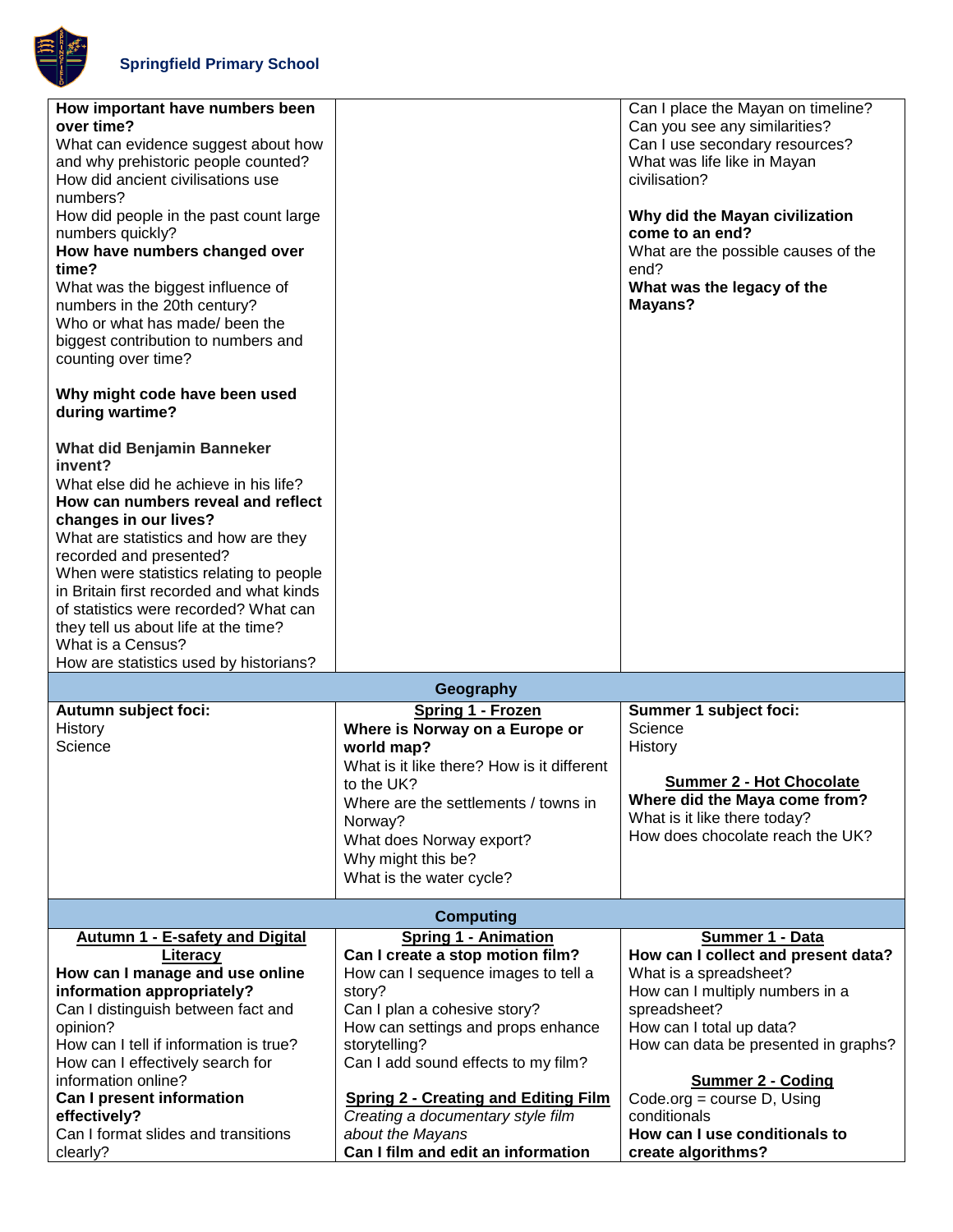

| How can I embed tables into slides?<br>How can I insert videos or gifs?<br>How can I prepare to present<br>information?<br>How can I manage my online<br>information?<br><b>Autumn 2 - Online Maps and Data</b><br>Can I find information effectively?<br>How do I locate places on a map?<br>How do I use Google Maps?<br>How can I present data?<br>How do I create tables on Excel?<br>What is a bar graph?                                                                                                                                                                                                                                                                                                                                                         | movie?<br>How do I film using a tablet?<br>What is editing?<br>Can I edit a film so it makes sense?<br>How can I add effects and<br>backgrounds to a film?                                                                                                                                                                                                                                                                                                                                                                                                                                                                                                                                                   | What are conditionals?<br>What are If/Else conditionals?<br>What are While conditionals?<br>What are Else conditionals?<br>Can I use conditionals to create<br>flexible codes?                                                                                                                                                                                                                                                                                                                                                                                                                                                                                                                                                                                                                                                                                                                                            |
|------------------------------------------------------------------------------------------------------------------------------------------------------------------------------------------------------------------------------------------------------------------------------------------------------------------------------------------------------------------------------------------------------------------------------------------------------------------------------------------------------------------------------------------------------------------------------------------------------------------------------------------------------------------------------------------------------------------------------------------------------------------------|--------------------------------------------------------------------------------------------------------------------------------------------------------------------------------------------------------------------------------------------------------------------------------------------------------------------------------------------------------------------------------------------------------------------------------------------------------------------------------------------------------------------------------------------------------------------------------------------------------------------------------------------------------------------------------------------------------------|---------------------------------------------------------------------------------------------------------------------------------------------------------------------------------------------------------------------------------------------------------------------------------------------------------------------------------------------------------------------------------------------------------------------------------------------------------------------------------------------------------------------------------------------------------------------------------------------------------------------------------------------------------------------------------------------------------------------------------------------------------------------------------------------------------------------------------------------------------------------------------------------------------------------------|
| <b>Autumn 1 - Diwali and Buddhism</b>                                                                                                                                                                                                                                                                                                                                                                                                                                                                                                                                                                                                                                                                                                                                  | <b>RE</b><br><b>Spring 1 - Sikhism</b>                                                                                                                                                                                                                                                                                                                                                                                                                                                                                                                                                                                                                                                                       | <b>Summer 1 - Christianity</b>                                                                                                                                                                                                                                                                                                                                                                                                                                                                                                                                                                                                                                                                                                                                                                                                                                                                                            |
| Why was the Hindu celebration of<br>Diwali created?<br>Why do Sikhs celebrate Diwali?<br>How do I make comparisons between<br>the Hindu and Sikh story of Diwali?<br>How did the Buddha make people<br>stop and think?<br>Who was the Buddha?<br>Can I retell the key events of the<br>Buddha's life?<br>What are the main teachings of the<br>Buddha?<br>How has the Buddha image changed<br>over time?<br>How do Buddhists worship the<br>Buddha?<br>What attitudes would lead a Buddhist<br>to happiness?<br><b>Autumn 2 - Christmas</b><br>How does it feel to travel to<br>somewhere unknown?<br>How can I show the journey leading to<br>the birth of Jesus?<br>If Jesus was born in our society today<br>how would the journey to the birth of<br>Jesus change? | What is the importance of equality<br>in Sikhism?<br>What are Sikh values?<br>Who were the Sikh Gurus?<br>What does the Guru Granth Sahib say<br>about equality?<br>How do Sikhs show equality within<br>their lives?<br>Why are Gurus at the heart of Sikh<br>beliefs and practice?<br>How can I compare my views on<br>equality to Sikhism?<br><b>Spring 2 - Reincarnation</b><br>How can we describe the pattern of<br>life?<br>What cyclical patterns are there in the<br>natural world?<br>How do we think of time?<br>What is reincarnation?<br>How does the belief in reincarnation<br>link in with the Hindu view that life is<br>cyclical?<br>What are other religious beliefs on<br>reincarnation? | What makes us stop and think?<br>How does the story of the Good<br>Samaritan make people stop and<br>think?<br>How can parables be used to guide<br>people through their life?<br>What are the main messages? and<br>symbolism in the parables of the lost<br>son and the lost sheep?<br>What issues of philosophical or moral<br>nature are raised by the parable of the<br>lost son?<br>What were the key messages that<br>Jesus wanted the disciples to spread<br>and how did they do this?<br>Summer 2 - Islam<br>What is the importance of the city<br>of Makkah and the Ka'aba in Islam?<br>What part does the Ka'aba play in the<br>life of Muslims?<br>What is the significance of the Makkah<br>in the life Muhammed?<br>What can we learn from the events in<br>Muhammad's life story about idol<br>worship and sacred places?<br>What was the significance of capturing<br>Makkah and purifying Ka'aba for the |
|                                                                                                                                                                                                                                                                                                                                                                                                                                                                                                                                                                                                                                                                                                                                                                        | <b>Life Skills</b>                                                                                                                                                                                                                                                                                                                                                                                                                                                                                                                                                                                                                                                                                           | followers of Muhammad?                                                                                                                                                                                                                                                                                                                                                                                                                                                                                                                                                                                                                                                                                                                                                                                                                                                                                                    |
| Spring 1 - Diversity and<br>Summer 1 - Personal Safety and<br>Autumn 1 - Rights, Rules and                                                                                                                                                                                                                                                                                                                                                                                                                                                                                                                                                                                                                                                                             |                                                                                                                                                                                                                                                                                                                                                                                                                                                                                                                                                                                                                                                                                                              |                                                                                                                                                                                                                                                                                                                                                                                                                                                                                                                                                                                                                                                                                                                                                                                                                                                                                                                           |
| <b>Responsibilities</b><br>How do I make a difference at<br>school and in my community?                                                                                                                                                                                                                                                                                                                                                                                                                                                                                                                                                                                                                                                                                | <b>Communities</b><br>How am I the same or different to<br>others in my community?                                                                                                                                                                                                                                                                                                                                                                                                                                                                                                                                                                                                                           | <b>Drug Education</b><br>How can I keep myself safe?<br>1. Can I recognise when my Early                                                                                                                                                                                                                                                                                                                                                                                                                                                                                                                                                                                                                                                                                                                                                                                                                                  |
| What does it mean to be treated<br>1.<br>and to treat others with respect?                                                                                                                                                                                                                                                                                                                                                                                                                                                                                                                                                                                                                                                                                             | 1. What have we got in common and<br>how are we different?                                                                                                                                                                                                                                                                                                                                                                                                                                                                                                                                                                                                                                                   | Warning Signs are telling me I<br>don't feel safe?<br>What sort of physical contact is<br>2.                                                                                                                                                                                                                                                                                                                                                                                                                                                                                                                                                                                                                                                                                                                                                                                                                              |
| Who are those in positions of<br>2.<br>authority within our school and<br>communities and how can we<br>show them respect?                                                                                                                                                                                                                                                                                                                                                                                                                                                                                                                                                                                                                                             | How might others' expectations of<br>2.<br>girls and boys affect people's<br>feelings and choices?<br>How are our families the same<br>3.                                                                                                                                                                                                                                                                                                                                                                                                                                                                                                                                                                    | unwanted?<br>3. How can I decide if a secret is<br>safe or unsafe?                                                                                                                                                                                                                                                                                                                                                                                                                                                                                                                                                                                                                                                                                                                                                                                                                                                        |
| Who do we need rules and<br>3.                                                                                                                                                                                                                                                                                                                                                                                                                                                                                                                                                                                                                                                                                                                                         | and how are they different?                                                                                                                                                                                                                                                                                                                                                                                                                                                                                                                                                                                                                                                                                  | What are medical and legal drugs                                                                                                                                                                                                                                                                                                                                                                                                                                                                                                                                                                                                                                                                                                                                                                                                                                                                                          |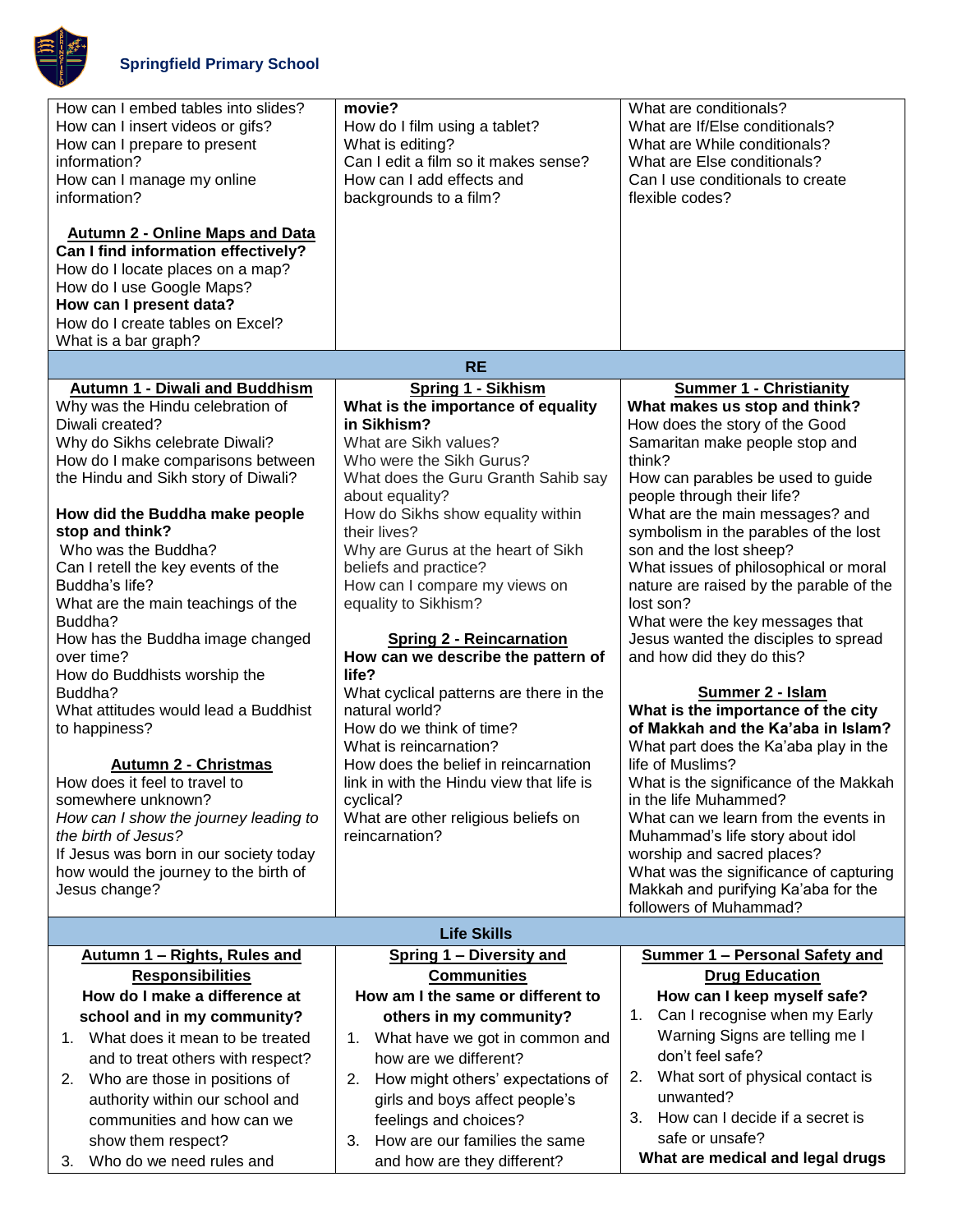

conventions at home and at school?

- 4. What part can I play in making and changing rules?
- 5. What are my responsibilities at home and at school?
- 6. How do we make democratic decisions in school and who represents me?
- 7. How can we care for the local environment and what are the benefits? (Diversity and Communities unit)
- 8. What do animals need, and what are our responsibilities? (Diversity and Communities unit)

# **Autumn 2 – My Emotions**

- **How do I talk about my feelings and why is it important to?**
- 1. What does the word 'unique' mean and what do I feel proud of about myself?
- 2. Why is mental wellbeing as important as physical wellbeing?
- 3. What does it mean when someone says I am 'overreacting' and how do I show understanding towards myself and others?
- 4. Who can I talk to about the way I feel?
- 5. How can I disagree without being disagreeable?

## **Anti-Bullying Day**

- 1. What are the key characteristics of different types of bullying?
- 2. What are bystanders and followers and how might they feel?
- 3. How can I support people being bullied by being assertive?
- 4. How does my school prevent bullying and support people
- 4. How are the people who live in my community diverse and how does valuing diversity benefit everyone?
- 5. Why are stereotypes unfair and how can I challenge them?
- 6. What do I understand about how people in my community and the media influence me? (Drug Education unit)

### **Spring 2 – Financial Capability How can I be financially responsible?**

- 1. What different ways are there to earn and spend money?
- 2. What do saving, spending and budgeting mean to me?
- 3. How can I decide what to spend my money on and choose the best way to pay?
- 4. What might my family have to spend money on?
- 5. What is 'value for money'?
- 6. How do my feelings about money change?

### **and how can I stay safe around them?**

- 4. What medical drugs do I know about, why do some people need medicine and who prescribes it?
- 5. Which legal drugs do I know about, and who uses and misuses legal drugs?
- 6. What are immunisations, which have I had and what may I have in the future?
- 7. What are the safety rules for storing medicine and other risky substances?
- 8. What should I do if I find something risky, like a syringe?

# **Summer 2 – SRE/Managing Change What physical changes have I been through? How can I manage change?**

- 1. What are the main stages of the human life cycle?
- *2. How did I begin? (Sex education – right to withdraw)*
- 3. What does it mean to be 'grown up'?
- 4. What am I responsible for now and how will this change?
- 5. How do different caring, stable, adult relationships create a secure environment for children growing up?
- 6. What changes have I and my peers already experienced and what might happen in the future?
- 7. What helps me when I'm experiencing strong emotions due to loss or change?
- 8. How might people feel when loved ones or pets die, or they are separated from them?

| involved?                          |                                        |                                |
|------------------------------------|----------------------------------------|--------------------------------|
| Art                                |                                        |                                |
| How do I draw light?               | Tone: Hot and cold monochrome          | <b>Emboss! Engrave! Print!</b> |
| Can I use a variety of mark-making | What does monochrome mean?             | How do I design a print?       |
| techniques?                        | Can I mix colours for a monochromatic  | Can I create a print using a   |
| How do I show light and dark in a  | picture?                               | polystyrene tile?              |
| picture?                           | Can I create a monochromatic image?    | Can I test and create a print? |
|                                    | Can I mix colours to create a 'hot' or |                                |
| Drawing faces with accuracy        | 'cold' picture?                        | Art linked to Mayans?          |
|                                    |                                        |                                |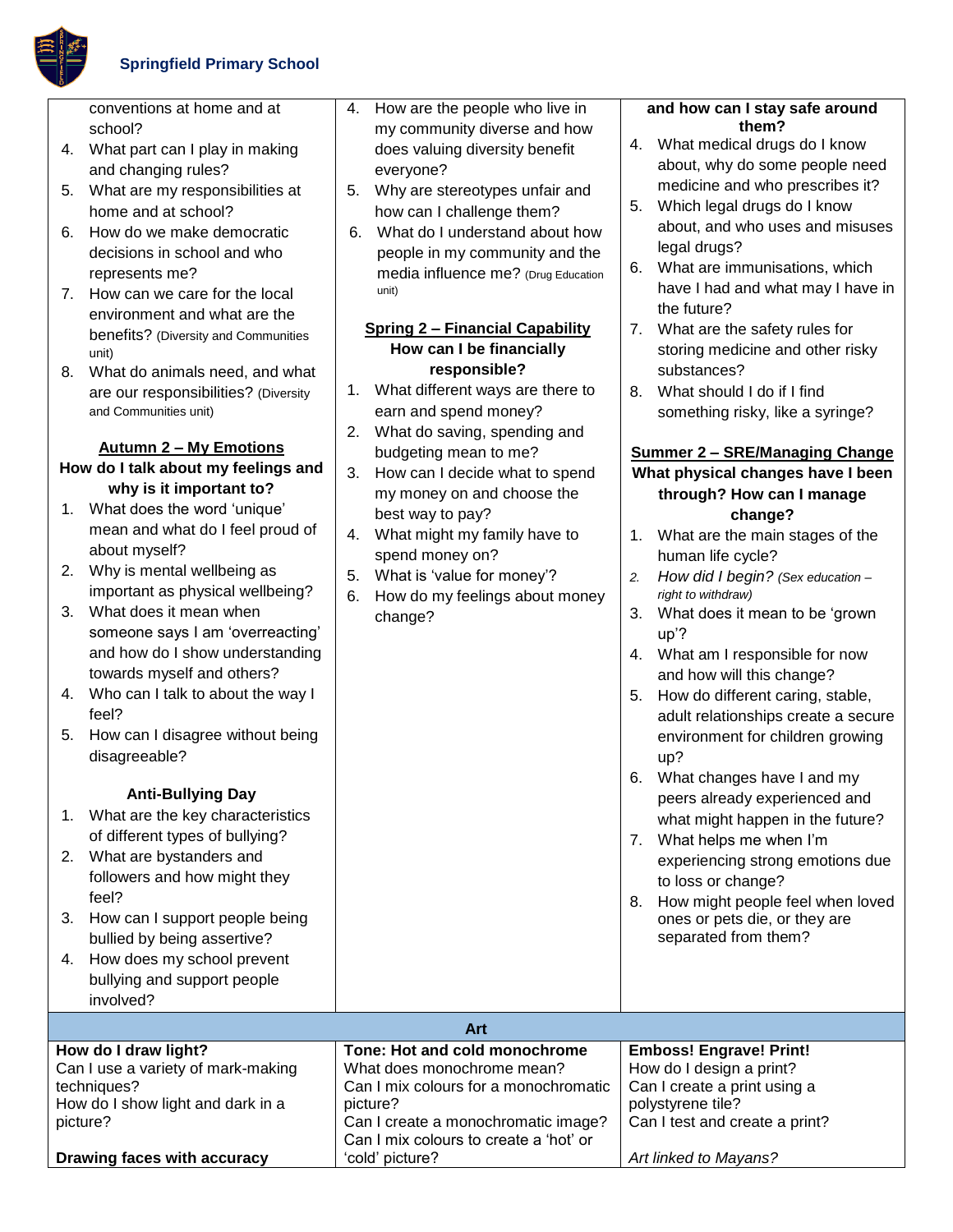

| Can I accurately draw a face?<br>Can I accurately draw a face showing<br>light and dark? | How do I create a hot or cold<br>landscape using chalk/coloured<br>pencils/charcoal? |                                                                  |
|------------------------------------------------------------------------------------------|--------------------------------------------------------------------------------------|------------------------------------------------------------------|
| How do I draw a person showing<br>proportion?                                            |                                                                                      |                                                                  |
|                                                                                          | <b>Design Technology</b>                                                             |                                                                  |
| <b>Autumn 1 - Using tools safely</b>                                                     | <b>Spring 1 - Creating edible products</b>                                           | <b>Summer 1 - Electrical circuits</b>                            |
| How can I cut carefully and                                                              | How is food handled and stored                                                       | Can I design a product containing                                |
| accurately?                                                                              | safely?                                                                              | an electrical circuit?                                           |
| What tools can be used to cut neatly?<br>How do you use a craft knife safely to          | Can I design and create an edible<br>product?                                        | How can a design be improved?                                    |
| cut straight lines?                                                                      | How are ingredients cooked and                                                       |                                                                  |
|                                                                                          | stored hygienically?                                                                 |                                                                  |
| Autumn 2 - Pop up cards                                                                  | Can I follow a recipe to create a                                                    |                                                                  |
| What different ways are there to                                                         | healthy dish?                                                                        |                                                                  |
| create a pop up card?                                                                    | Which foods are healthier?                                                           |                                                                  |
| What improvements do I need to                                                           | Which foods are produced locally?                                                    |                                                                  |
| make?                                                                                    |                                                                                      |                                                                  |
|                                                                                          | <b>Physical Education</b>                                                            |                                                                  |
| <b>Autumn 1 - Dance</b><br>(dancematics/technologic)/Football                            | <b>Spring 1 - Striking &amp;</b><br><b>Fielding/Apparatus</b>                        | <b>Summer 1 - Swimming/Rounders</b><br>Swim competently over 25m |
| Perform dance using a range of                                                           | Develop flexibility, strength, technique,                                            | Use a range of strokes.                                          |
| movement patterns (e.g. Elevation)                                                       | control and balance                                                                  | Perform safe self-rescue                                         |
| Improve flexibility, strength, technique,                                                | Take part in adventurous activity                                                    | Develop hand/eye coordination                                    |
| control and balance.                                                                     | challenges as individuals and as part                                                | Play competitive games and employ                                |
| Use movement such as running,                                                            | of a team                                                                            | attacking and defensive tactics                                  |
| jumping, throwing and catching in<br>isolation and combination.                          | Play competitive games and employ                                                    | <b>Key Skills - Rounders</b>                                     |
| Play competitive games and employ                                                        | attacking and defensive tactics                                                      | Throw and catch a ball.                                          |
| attacking and defensive tactics.                                                         | <b>Key Skills - Striking and Fielding</b>                                            | Understand the role of the fielder,                              |
| Compare performances with previous                                                       | Overarm throw and catch a ball.                                                      | bowler, batter and backstop. Improve                             |
| ones and demonstrate improvement.                                                        | Accurately underarm bowl.                                                            | bowling (increasing speed/legal                                  |
|                                                                                          | Use the correct batting grip whilst                                                  | height).                                                         |
| <b>Key Skills - Dance</b>                                                                | improving batting technique.                                                         | Run around the outside of the bases                              |
| Create movements in response to an                                                       | Field a ball using a two-handed pick                                                 | and know when to stop.<br>Field a ball using a two-handed pick   |
| idea whilst using direction to change<br>set material.                                   | up and a short barrier.<br>Develop overarm bowling technique.                        | up and a short barrier.                                          |
| Remember and perform longer                                                              | Play the role of bowler, batter, wicket                                              | Improve batting technique whilst                                 |
| choreography.                                                                            | keeper/backstop and fielder in a                                                     | batting in a team.                                               |
| Understand the impact of dynamics                                                        | game.                                                                                | Play in a rounders tournament.                                   |
| (how shape of movement is executed                                                       |                                                                                      |                                                                  |
| to represent an idea) on an action and                                                   | <b>Key Skills - Gymnastics/Apparatus</b>                                             | <b>Summer 2 - Swimming/Athletics</b>                             |
| use them when creating a phrase.<br>Use canon (when a group carry out a                  | Perform individual and partner<br>balances (asymmetric and symmetric).               | Swim competently over 25m<br>Use a range of strokes.             |
| sequence starting one after another).                                                    | Control and land rotation jumps.                                                     | Perform safe self-rescue                                         |
| Use gesture in performance                                                               | Develop the straight backward roll,                                                  | Develop flexibility, strength, technique,                        |
| (movement or position of the                                                             | barrel, forward and straddle/teddy                                                   | control and balance                                              |
| hand, arm, body, head, or face that is                                                   | bear roll.                                                                           | Perform dance using a range of                                   |
| expressive of an                                                                         | Perform inverted movements                                                           | movement patterns (eg elevation)                                 |
| idea, opinion, emotion).                                                                 | (movements where gymnast is upside                                                   |                                                                  |
| <b>Key Skills - Football</b>                                                             | down e.g. handstand/inverted pike).<br>Explore pathways and travelling               | <b>Key Skills - Athletics</b><br>Develop stamina and an          |
| Dribble the ball, control the ball and run                                               | movements.                                                                           | understanding of pacing in a long-                               |
| with it.                                                                                 | Create a sequence to include                                                         | distance event (not going out to                                 |
| Pass to a teammate with growing                                                          | apparatus and inverted movements.                                                    | fast/using slipstream of a runner in                             |
| accuracy whilst moving to receive a                                                      | Create a partner sequence to include                                                 | front).                                                          |
| return pass.                                                                             | apparatus.                                                                           | Develop power and speed in the                                   |
| Control the ball with different parts of                                                 |                                                                                      | sprinting technique (use of arms/block                           |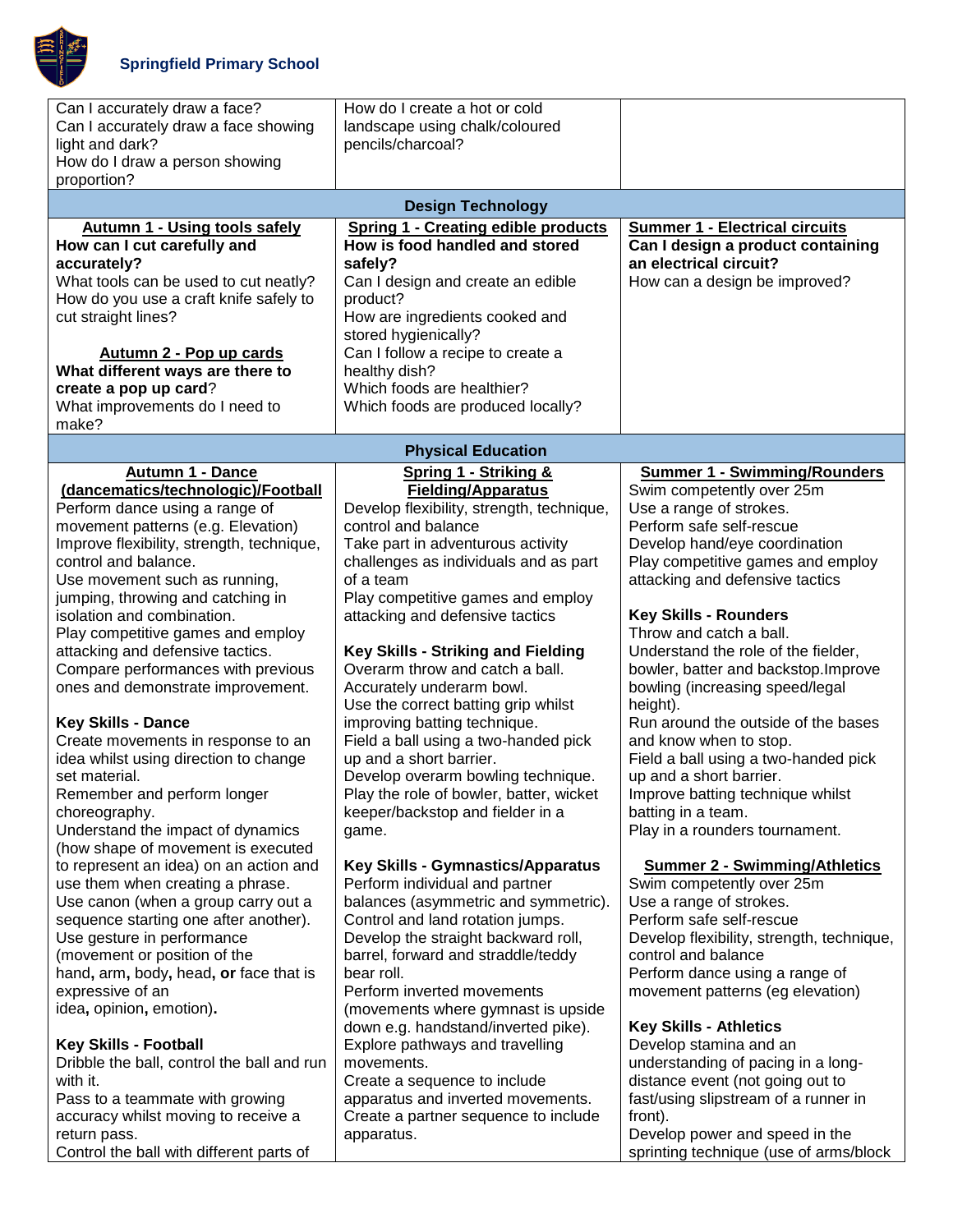

### **Autumn 2 - Gymnastics/ Badminton**

Develop flexibility, strength, technique, control and balance Use movement such as running, jumping, throwing and catching in isolation and combination Play competitive games and employ attacking and defensive tactics Compare performances with previous ones and demonstrate improvement

## **Key Skills - Gymnastics**

| Perform individual and partner       | fit |
|--------------------------------------|-----|
| balances (asymmetric and symmetric). |     |
| Control and land rotation jumps.     | κ   |
| Develop the straight backward roll,  | D   |
| barrel, forward and straddle roll.   | th  |
| Perform inverted movements           | в   |
| (movements where gymnast is upside   | th  |
| down e.g. handstand/inverted pike).  | g١  |
| Explore pathways and travelling      |     |
| movements.                           |     |
|                                      |     |

Create a sequence to include inverted movements including with a partner.

# **Key Skills - Badminton**

Develop underarm feeding. Use the ready position. Control a shuttlecock with a badminton racket. Hit the shuttlecock using a forehand including forehand serve.

Return the shuttlecock using a forehand. Begin to use the backhand. Keep a continuous rally going. Use simple tactics in a game to beat an opponent (e.g. playing to an opponent's weakness/fatigue opponent through movement).

Compete in a badminton tournament.

| Spring 2 - Fitness/Netball        |
|-----------------------------------|
| Play competitive games and employ |
| attacking and defensive tactics   |
| Use movement such as running,     |
| jumping, throwing and catching in |
| isolation and combination         |

## **Key Skills - Fitness**

Develop an awareness of what your body is capable of and improve (stamina). Test and record baseline fitness scores in a circuit of activities. Develop sprinting technique and speed (shuttle runs/bleep test). Develop strength using own body weight (sit-ups/press-ups/step-ups). Move with coordination, agility and

balance.

Retest fitness and collect personal tness scores.

### **Key Skills - Netball**

evelop ball handling skills including rowing and catching. e able to pass and move to receive

e ball whilst progressing towards the oal.

lay within the footwork rule. Lose a defender.

Defend an opponent and try to win the ball.

Use the correct shooting action.

Play small sided games using netball rules.

Learn the positions of High 5 Netball and where each player is allowed.

start/staying low). Develop communication skills and technique when taking part in a relay race. Develop technique when jumping for distance and height (generating power using bent legs and arms). Develop power and technique when performing push and pull (javelin) throws (use of shoulders and legs to generate power).

Compete in athletics events. Measure and record scores using score sheets/tape measures/stopwatch.

|  |  | <b>Spanish</b> |
|--|--|----------------|
|--|--|----------------|

| <b>Autumn 1 - Myself</b>             | <b>Spring 1 - Colours</b>         | Summer 1 - Local Area                 |
|--------------------------------------|-----------------------------------|---------------------------------------|
| Can I answer simple questions and    | Can I label items correctly?      | Can I write a few short sentences     |
| give basic information about myself  | Can I pronounce words accurately? | about Chelmsford?                     |
| / greetings?                         | What are masculine and feminine   | How can I tell if words are masculine |
| Can I introduce myself?              | words?                            | or feminine?                          |
| Can I say hello, goodbye, thank you? | How can I give my opinion orally? | What is the indefinite article?       |
| How can I develop accurate           | Can I name colours?               | Can I say where I live?               |
| pronunciation?                       | How can I form a question to ask  | What are the compass points?          |
| Can I write words in Spanish?        | colour words from memory?         | hat is the negative form?             |